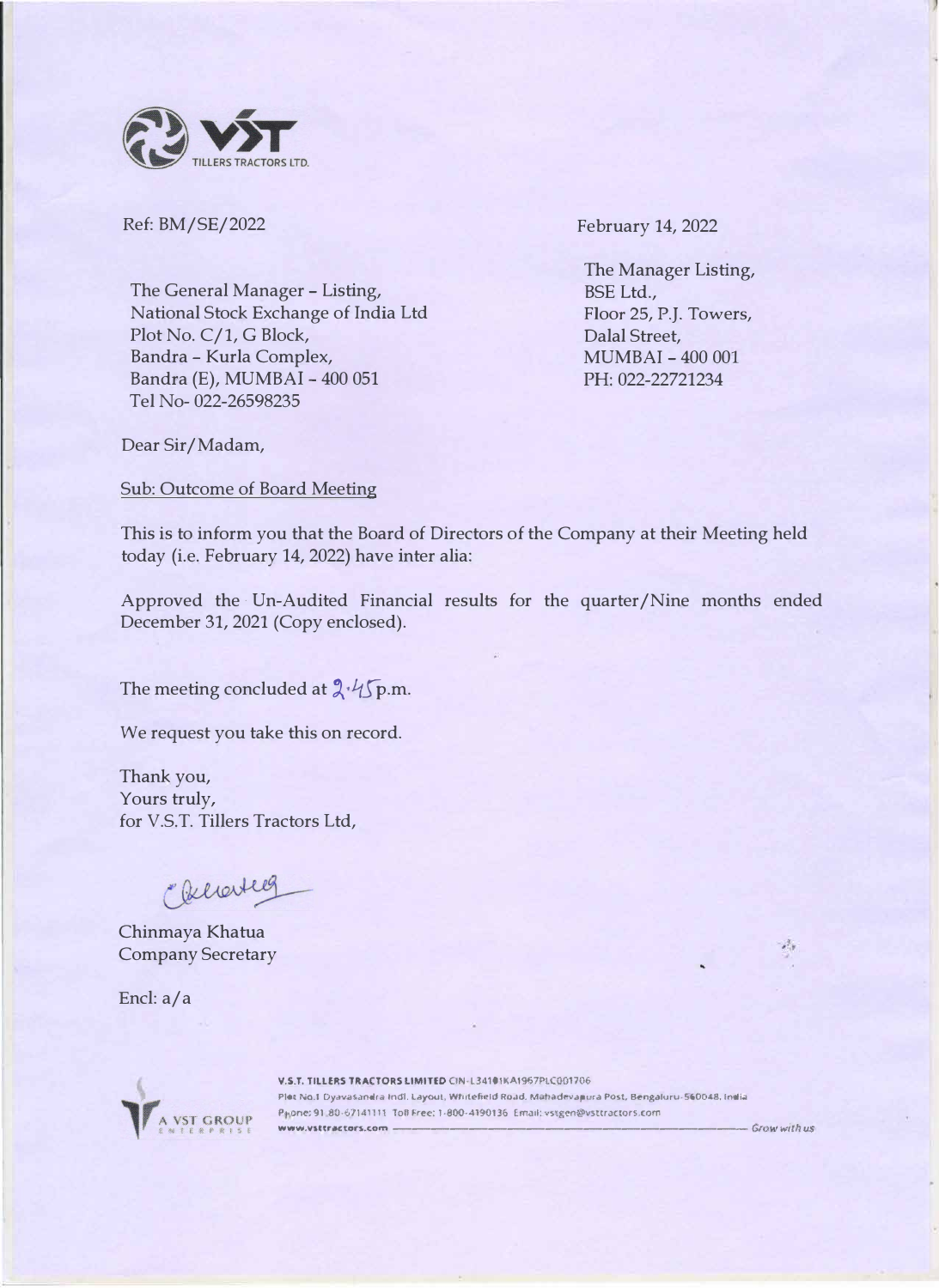|                                                                                                  | <b>V.S.T. Tillers Tractors Limited</b> |                |               |                   |                           |                          |
|--------------------------------------------------------------------------------------------------|----------------------------------------|----------------|---------------|-------------------|---------------------------|--------------------------|
|                                                                                                  | CIN-L34101KA1967PLC001706              |                |               |                   |                           |                          |
| Plot No.1, Dyavasandra Indl. Layout, Whitefield Road, Mahadevapura Post, Bengaluru 560 048       |                                        |                |               |                   |                           |                          |
| Statement of Unaudited Financial Results for the quarter and nine months ended December 31, 2021 |                                        |                |               |                   |                           |                          |
|                                                                                                  |                                        |                |               |                   |                           | (₹ in Lakhs. except EPS) |
|                                                                                                  | Quarter Ended                          |                |               | Nine months ended |                           | Year Ended               |
| <b>Particulars</b>                                                                               | December 31,                           | September 30,  | December 31,  | December 31,      | December 31,              | March 31,                |
|                                                                                                  | 2021                                   | 2021           | 2020          | 2021              | 2020                      | 2021                     |
|                                                                                                  | (Unaudited)                            | (Unaudited)    | (Unaudited)   | (Unaudited)       | (Unaudited)               | (Audited)                |
|                                                                                                  |                                        |                |               |                   |                           |                          |
| Revenue from operations                                                                          | 20,844                                 | 23,346         | 20,287        | 63,550            | 56,950                    | 76,424                   |
| Other income                                                                                     | 526                                    | 1,059          | 1,468         | 2,766             | $\pmb{\epsilon}$<br>3.183 | 4,608                    |
| III Total Income (1+11)                                                                          | 21,370                                 | 24,405         | 21,755        | 66,316            | 60,133                    | 81,032                   |
| IV Expenses                                                                                      |                                        |                |               |                   |                           |                          |
| a) Cost of materials consumed                                                                    | 12,050                                 | 15,685         | $12.6 - 44$   | 38,377            | 31,648                    | 42,736                   |
| b) Purchase of Stock in Trade                                                                    | 2,313                                  | 2,407          | 1,992         | 6,665             | 5,210                     | 7,172                    |
| c) Change in inventories of finished goods, stock in trade and work in progress                  | (257)                                  | (2,710)        | (1,2.44)      | (2, 153)          | 797                       | 1.033                    |
| d) Employee benefit Expenses                                                                     | 1,781                                  | 1,795          | 1,869         | 5,404             | 5,290                     | 8,195                    |
| e) Finance costs                                                                                 | 29                                     | 32             | 36            | 80                | 129                       | 154                      |
| f) Depreciation and amortisation expenses                                                        | 622                                    | 584            | 433           | 1,787             | 1,275                     | 1,708                    |
| g) Other expenses                                                                                | 1,932                                  | 2,330          | $2,0+1$       | 5.854             | 5,612                     | 8,112                    |
| Total Expenses (IV)                                                                              | 18,470                                 | 20,123         | 17,771        | 56,014            | 49,961                    | 69,110                   |
| Profit before exceptional items and tax (III-IV)                                                 | 2,900                                  | 4,282          | 3,984         | 10,302            | 10,172                    | 11,922                   |
| VI Exceptional Items                                                                             |                                        |                |               |                   |                           |                          |
| VII Profit before tax                                                                            | 2,900                                  | 4,282          | 3,984         | 10,302            | 10,172                    | 11,922                   |
| VIII Tax expense:                                                                                |                                        |                |               |                   |                           |                          |
| a) Current tax                                                                                   | 828                                    | 1,051          | 816           | 2,500             | 2,302                     | 3,033                    |
| b) Deferred tax                                                                                  | (33)                                   | 16             | 85            | 81                | 86                        | (188)                    |
| IN Profit for the period / Year (VII-VIII)                                                       | 2,105                                  | 3,215          | 3,083         | 7,721             | 7,784                     | 9,077                    |
|                                                                                                  |                                        |                |               |                   |                           |                          |
| X Other Comprehensive Income                                                                     |                                        |                |               |                   |                           |                          |
| A-(i) Items that will be reclassified to the profit or loss                                      |                                        |                | $\Rightarrow$ |                   |                           |                          |
| (ii) Income tax on items that will be reclassified to the profit or loss                         |                                        |                |               |                   | $\sim$                    |                          |
| B-(i) Items that will not be reclassified to the profit or loss                                  |                                        |                |               |                   |                           |                          |
| a) Remeasurement of Defined employee benefit plans                                               | (4)                                    | (17.00)        | (42.00)       | (19.00)           | 11.00                     | (15.00)                  |
| (ii) Income tax on items that will not be reclassified to the profit or loss                     |                                        | 4.34           | 10.00         | 4.76              | (3.00)                    | 4.00                     |
| Total Other Comprehensive Income (net of taxes)                                                  | (3.13)                                 | (12.66)        | (32.00)       | (14.24)           | 8.00                      | (11.00)                  |
| Total Comprehensive Income for The Period/year                                                   | 2.102                                  | 3,202          | 3.051         | 7,707             | 7,792                     | 9,066                    |
|                                                                                                  |                                        | A <sub>1</sub> |               |                   |                           |                          |

�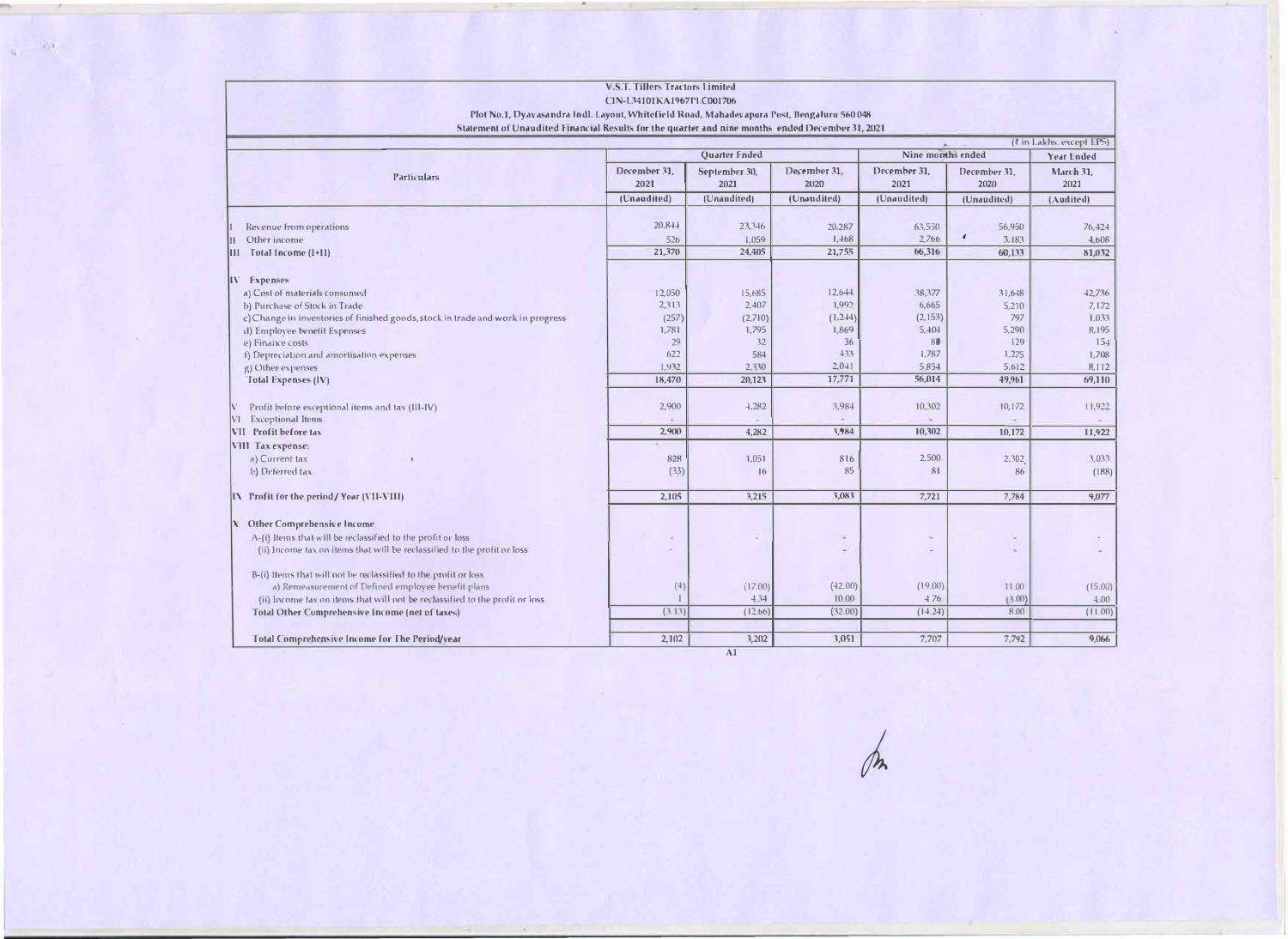| <b>V.S.T. Tillers Tractors Limited</b>                                                           |                      |                       |                      |                      |                      |                                  |
|--------------------------------------------------------------------------------------------------|----------------------|-----------------------|----------------------|----------------------|----------------------|----------------------------------|
| CIN-1.34101KA1967PLC001706                                                                       |                      |                       |                      |                      |                      |                                  |
| Plot No.1, Dyavasandra Indl. Layout, Whitefield Road, Mahadevapura Post, Bengaluru 560048        |                      |                       |                      |                      |                      |                                  |
| Statement of Unaudited Financial Results for the quarter and nine months ended December 31, 2021 |                      |                       |                      |                      |                      |                                  |
|                                                                                                  |                      |                       |                      |                      |                      | ( <i>i</i> in Lakhs, except EPS) |
| <b>Particulars</b>                                                                               | <b>Ouarter Ended</b> |                       |                      | Nine months ended    |                      | Year Ended                       |
|                                                                                                  | December 31.<br>2021 | September 30.<br>2021 | December 31.<br>2020 | December 31.<br>2021 | December 31.<br>2020 | March 31.<br>2021                |
|                                                                                                  | (Unaudited)          | (Unaudited)           | (Unaudited)          | (Unaudited)          | (Unaudited)          | (Audited)                        |
| Earnings per Equity share-Basic and diluted (not annualised)<br>N                                | 24.36                | 37.21                 | 35.68                | 89.37                | 90.10                | 105.06                           |
| Weighted average number of equity shares (In No's)                                               | 86,39,528            | 86,39,528             | 86, 39, 528          | 86,39,528            | 86,39,528            | 86,39,528                        |

,.

**Notes:** 

1. The above financial results have been reviewed by the audit committee and approved by the board at their meeting held on February 14, 2022. The Statutory Auditors of the Company have carried out limited review of the results for the period ended December 31, 2021.

2. The Company has presented these financial results in accordance with the recognition and measurement principles laid down in the Ind AS-34-Interim financial reporting prescribed under section 133 of the Companies Act 2013 read with the relevant rules issued thereunder and the other accounting principles generally accepted in India. Financial results for the comparative period have also been presented in accordance with the recognition and measurement principles of Ind AS-34.

3. The Company is engaged only in business of manufacturing and trading of agriculture machinery and accordingly the business activity falls within a single business segment in terms of Ind AS 108 on Operating Segments.

4. During the quarter, the Company has recognised fair value gain on Investments amounting to Rs. 2.03 Crores (against Rs 13.07 Crores for the three months ended Dec 2020) and for the Nine months ended Rs.17.17 Crores (against Rs. 25.14 Crores for the nine months ended Dec 2020). Accordingly, same has been disclosed under the other income in the unaudited financial results

5. Impact of COVID-19: The Company has assessed the possible effects that may arise from the COVID-19 pandemic on the business. As on the current date, based on the assessment, the Company has concluded that the impact of COVID - 19 pandemic is not material on the carrying value of the assets of the business, however this has effected the operation of the company and has impacted the supply chain management among others. Due to the nature of the pandemic and the resultant operational guidelines that may be announced by the governments in future, the Company will continue to monitor the developments to identify significant impact, if any in the future period.

6. Previous period figures have been regrouped or rearranged wherever necessary to confirm to current period classification.

Place: Bengaluru Date: February 14, 2022

For and on behalf of 1 V.T.Ravindra Managing Director

*Al*